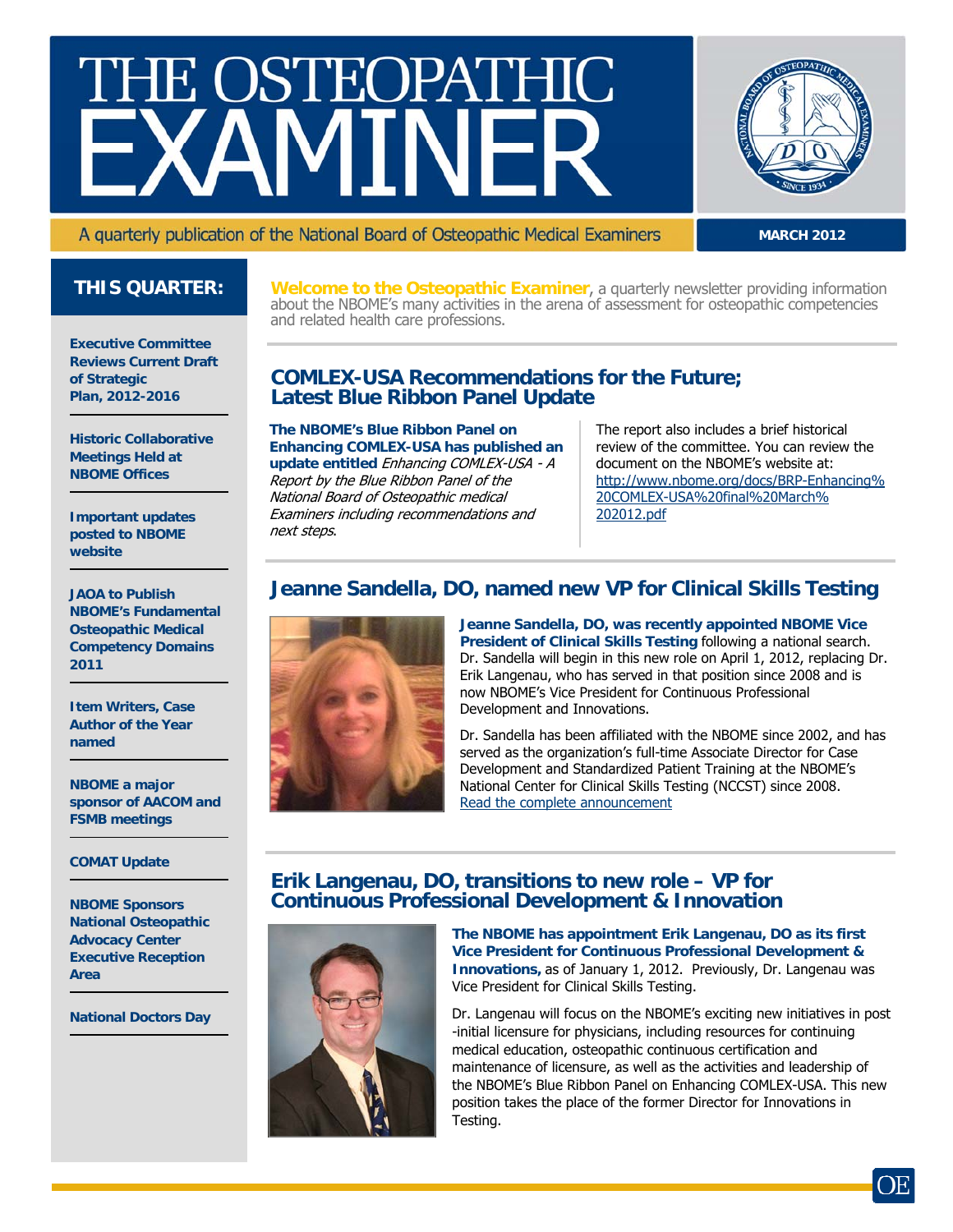## Executive Committee Reviews Current Draft of NBOME Strategic Plan, 2012-2016

**The NBOME's detailed and inclusive strategic planning process continued at its Executive Committee Meeting in Fort Worth, Texas, March 23-24, 2012.** Executive Committee (EC) members reviewed the latest draft of the NBOME Strategic Plan 2012 – 2016, currently in development. The EC also reviewed feedback from the other NBOME Board

Members and NBOME's Senior Staff, and continued to shape the plan, aligning the essential elements of the Strategic Objectives with the NBOME's Mission, Vision and Core Values. EC and Board members will be reviewing additional materials in order to approve the final plan in June.

# Historic Collaborative Meetings Held at NBOME Offices

#### **The NBOME had the privilege of hosting two important meetings recently at our offices in Philadelphia and Chicago.**

The Federation of State Medical Boards' (FSMB) Pentalateral Group on Maintenance of Licensure (MOL) Collaboration convened January 31, 2012 at the NBOME Executive Offices. The group included senior staff representation from the Federation of State Medical Boards (FSMB), the NBOME, the American Osteopathic Association's Bureau of Osteopathic Specialists (AOA-BOS), the American Board of Medical Specialties (ABMS) and the National Board of Medical Examiners (NBME). Potential collaborative projects to support the FSMB and state medical and osteopathic medical licensing board's MOL initiatives were discussed.

On February 13, 2012, the Coalition for Physician Accountability met at the NBOME's Chicago Corporate Offices and Conference Center. The Coalition is a partnership with 10 organizations entrusted by the government, the public and physicians, with the responsibility to promote the professional quality and accountability of physicians. Representing the NBOME were Board Chair Janice A. Knebl, DO, MBA; John E. Thornburg, DO, PhD; Secretary/Treasurer John W. Becher, DO; President &

CEO, John Gimpel, DO, Med; and Senior Vice President for Cognitive Testing, Gerald Osborn, DO, MPhil.

Participating organizations are those that comprise the physician assessment, accreditation, certification, and licensure collaborative across the medical profession. The NBOME is a charter member of the Coalition, which grew out of former collaborative efforts known by a number of names in the past decade, most recently as the FSMB-led National Alliance for Physician Competence, in which the NBOME has always participated.

Other charter members include the Accreditation Council for Continuing Medical Education, the Accreditation Council for Graduate Medical Education, the American Board of Medical Specialties, the American Osteopathic Association, the Association of American Medical Colleges, the Educational Commission for Foreign Medical Graduates, the FSMB and the National Board of Medical Examiners.

Initial discussions have centered on aligning the self-regulation efforts of the medical profession across the medical practice continuum from education and training to lifelong learning/ continuous professional development.

# Important updates posted to NBOME website

**A number of important informational updates were recently posted the NBOME website**. Please take the time to read them to keep informed about notable developments across the organization, including a proposed policy change, COMLEX-USA scheduling and a significant change to the COMLEX-USA Level 2-Performance Evaluation.

**March 15, 2012 - Read the latest announcements from the NBOME.** 

**Proposed NBOME Policy Change on COMLEX-USA Individual Candidate Attempt Limits - Circulated for Public Comment - [Read more.](http://www.nbome.org/docs/ATTEMPT%20LIMIT%20POLICY%20Website%20posting.pdf)**

**COMLEX-USA Scheduling Updates - [Read more.](http://www.nbome.org/docs/Scheduling%20Memo%202012.pdf)**

**Keyboard Entry Planned for COMLEX-USA Level 2- Performance Evaluation - [Read more.](http://www.nbome.org/docs/Keyboard%20Entry%20Website%20posting.pdf)**

)E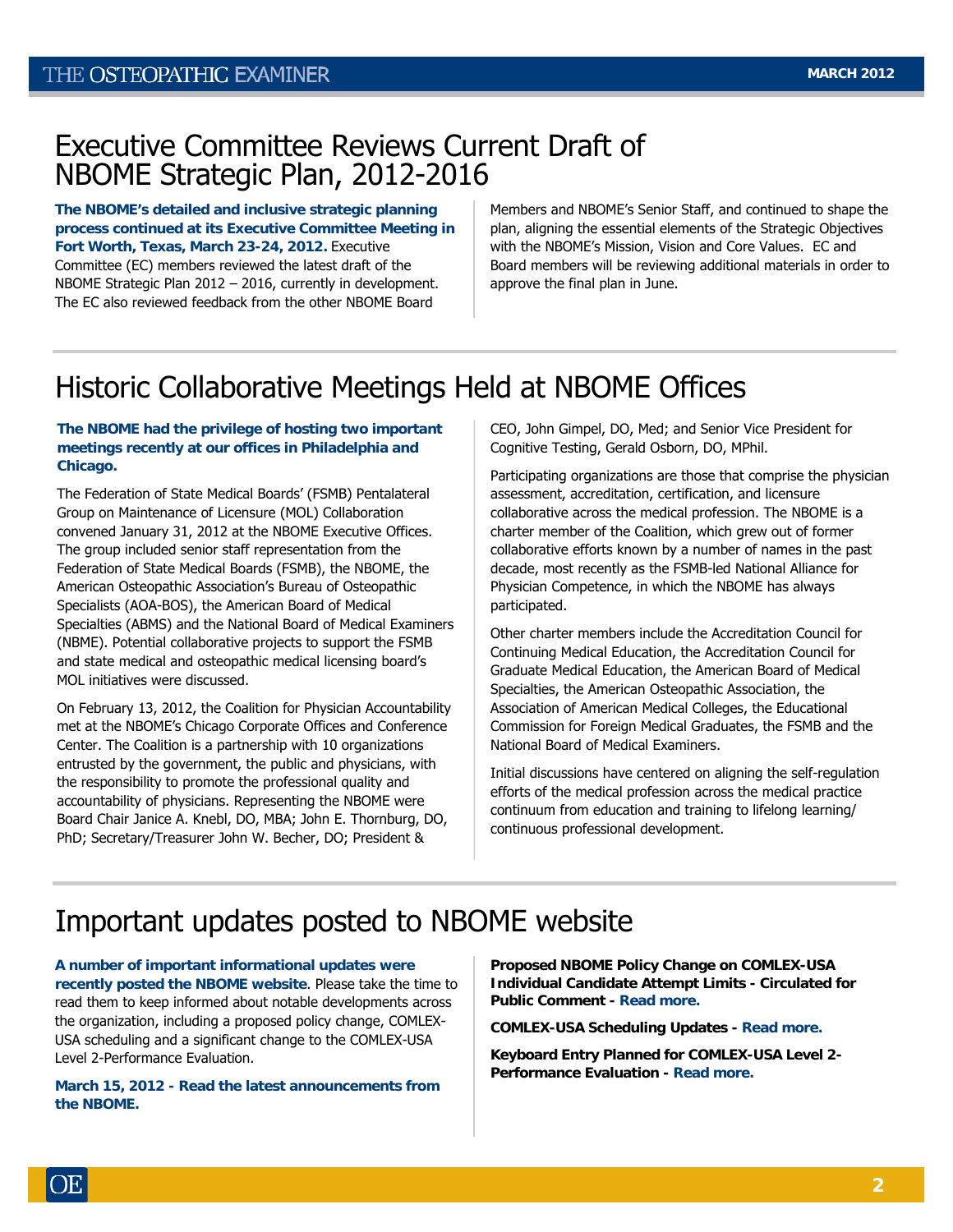## JAOA to Publish NBOME's Fundamental Osteopathic Medical Competency Domains 2011

**For more than 20 years, NBOME mission statements have included the word "competencies,"** and the NBOME Board has long envisioned an organization that contributed to assessment across the continuum for the purposes of high quality medical education, training and patient care.

NBOME's "Fundamental Osteopathic Medical Competency Domains 2011" elaborates on the required elements and

measurable objectives of seven core competency domains for osteopathic medical practice, and this acclaimed report will be published as a supplement to the April 2012 osteopathic medical education issue of the Journal of the American Osteopathic Association (JAOA).

# 2011 Item Writers, Case Author of the Year named

Congratulations to the NBOME Item Writers and Case Author of the year for 2011. Thank you for your contributions to our continuous efforts to ensure the high quality of the COMLEX-USA licensure examination series and the NBOME's efforts to fulfill our mission of protecting the public.

#### **COMLEX-USA Level 1**

Kenneth Hentschel, DO, PhD, St. Vincent's Healthcare Spine & Brain Institute

Kathy LePard, PhD, Chicago College of Osteopathic Medicine of Midwestern University

**COMLEX-USA Level 2-Cognitive Evaluation** 

Steven Perkins, DO, Franciscan Skemp Healthcare-Mayo Health System

#### **COMLEX-USA Level 3**

Michelle DeVoe, DO, Treasure Valley Pediatrics **Health Promotion/Disease Prevention** Meredith Davison, PhD, MPH, University of Oklahoma – Tulsa School of Community Medicine

**Osteopathic Principles and Practice** Jan Hendryx, DO, Lake Erie College of Osteopathic Medicine

#### **Case Author of the Year**

**COMLEX-USA Level 2-Performance Evaluation**  John Hohner, DO, Chicago College of Osteopathic Medicine of Midwestern University

# NBOME a major sponsor of AACOM and FSMB meetings

**In 2012, the NBOME has continued its sponsorship of the NBOME Luncheon at the American Association of Colleges of Osteopathic Medicine's (AACOM) Annual Meeting,** and is supporting the Federation of State Medical Board's (FSMB) Annual Meeting and Centenary Celebration as a Gold Sponsor.

The AACOM meeting was held March 28-31 in Washington, D.C., and for the seventh consecutive year, the NBOME sponsored the NBOME Update Luncheon for all participants. During the session, attendees heard senior NBOME leaders report on our current and planned activities. This year's agenda included updates on COMLEX-USA (both Cognitive and Clinical Skills Testing, as well as other topics), an update on progress made by the Blue

Ribbon Panel on Enhancing COMLEX-USA, and the latest on COMAT.

The NBOME will also be a very supportive partner when the FSMB gathers attendees, April 26-28 in Ft. Worth, Texas to celebrate 100 years of "promoting excellence in medical practice, licensure, and regulation as the national resource and voice on behalf of state medical and osteopathic boards in their protection of the public."

The NBOME regularly collaborates with the FSMB, and is among the organizations that will officially participate in the centenary celebration activities. NBOME representatives will also present an update covering COMLEX-USA, COMVEX and COMSAE activities.



#### **COMAT by the Numbers**

As of March 20th, more than 9,400 COMAT examinations had been administered at 19 colleges of osteopathic medicine.